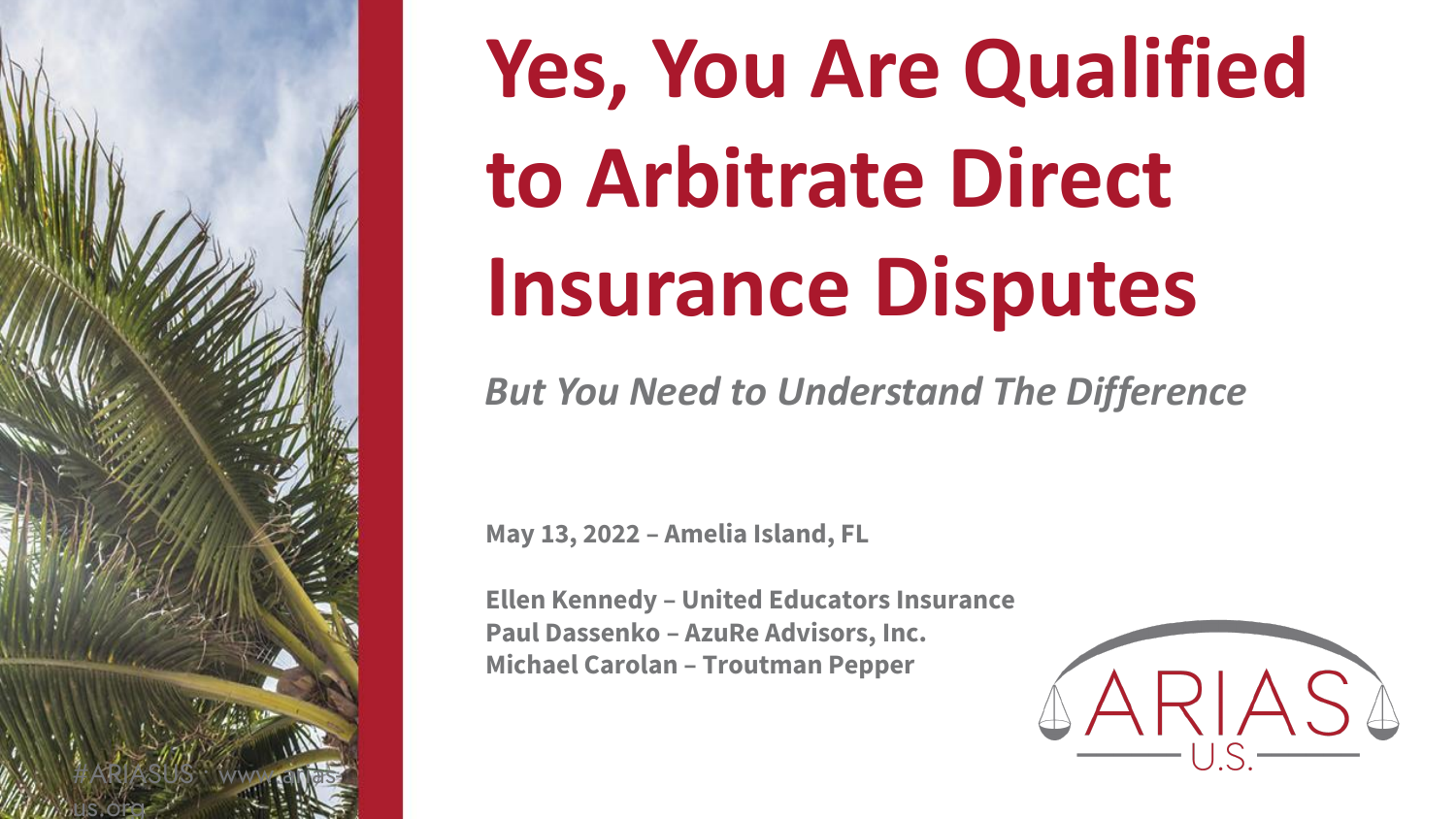## **Direct Insurance Arbitrations Are Becoming More Common**

Types of Insurance Agreements That May Have Arbitration Provisions:

- High-Level Excess Liability
- First-Party Property
- MGA/MGU/TPA/Broker Agreements
- Captive Insurance Policies/Programs
- D&O / E&O / EPLI / Workers Comp
- Healthcare Insurance
- Cyber Insurance
- Coverage-in-Place Agreements

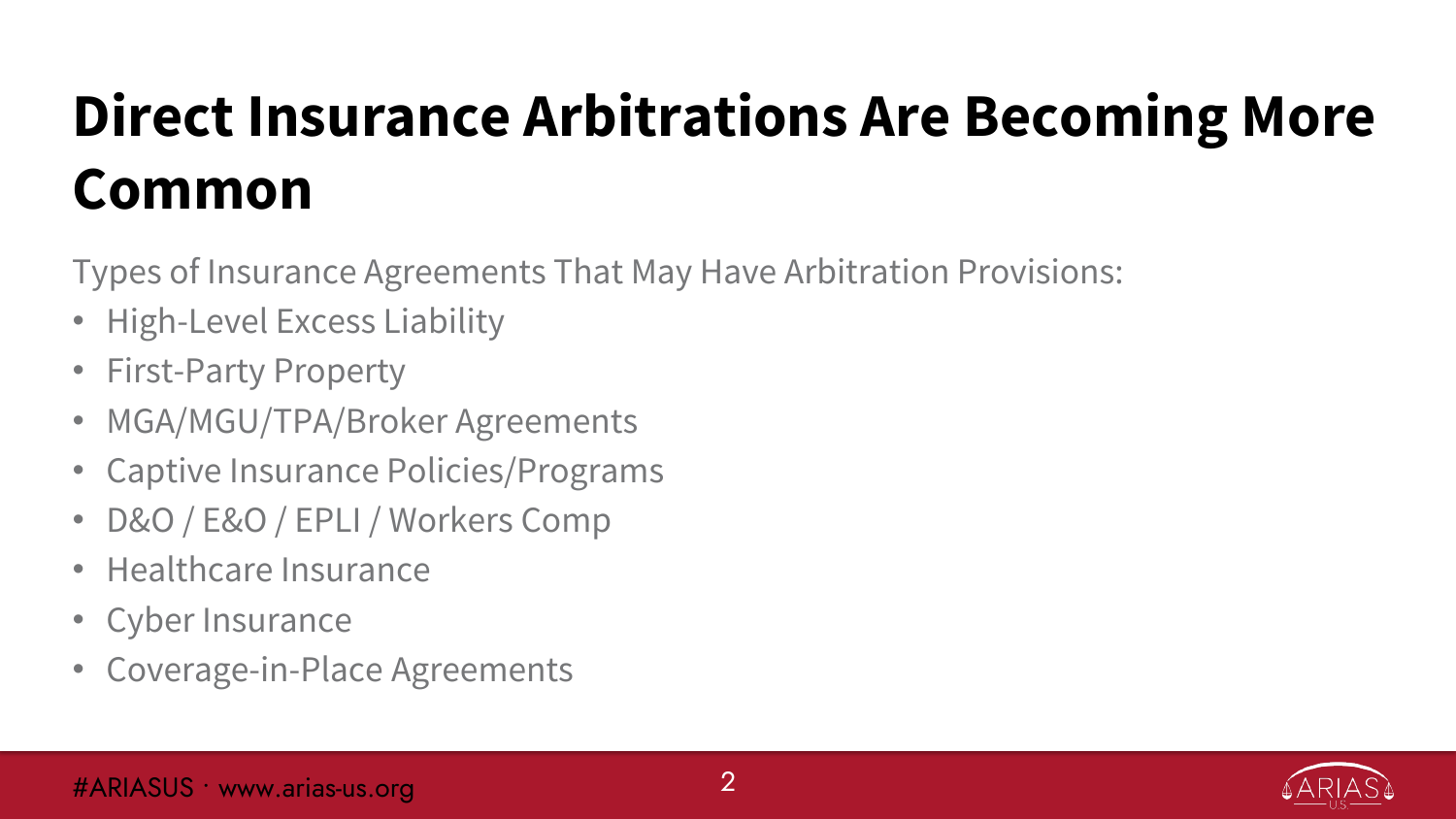### **Question #1 – Have You Participated In A Direct Insurance Arbitration?**

- Arbitrators
	- $\cdot$  1 Yes
	- $\cdot$  2 No
- Company Representatives
	- $\cdot$  1 Yes
	- $\cdot$  2 No
- Outside Counsel
	- $\cdot$  1 Yes
	- $\cdot$  2 No

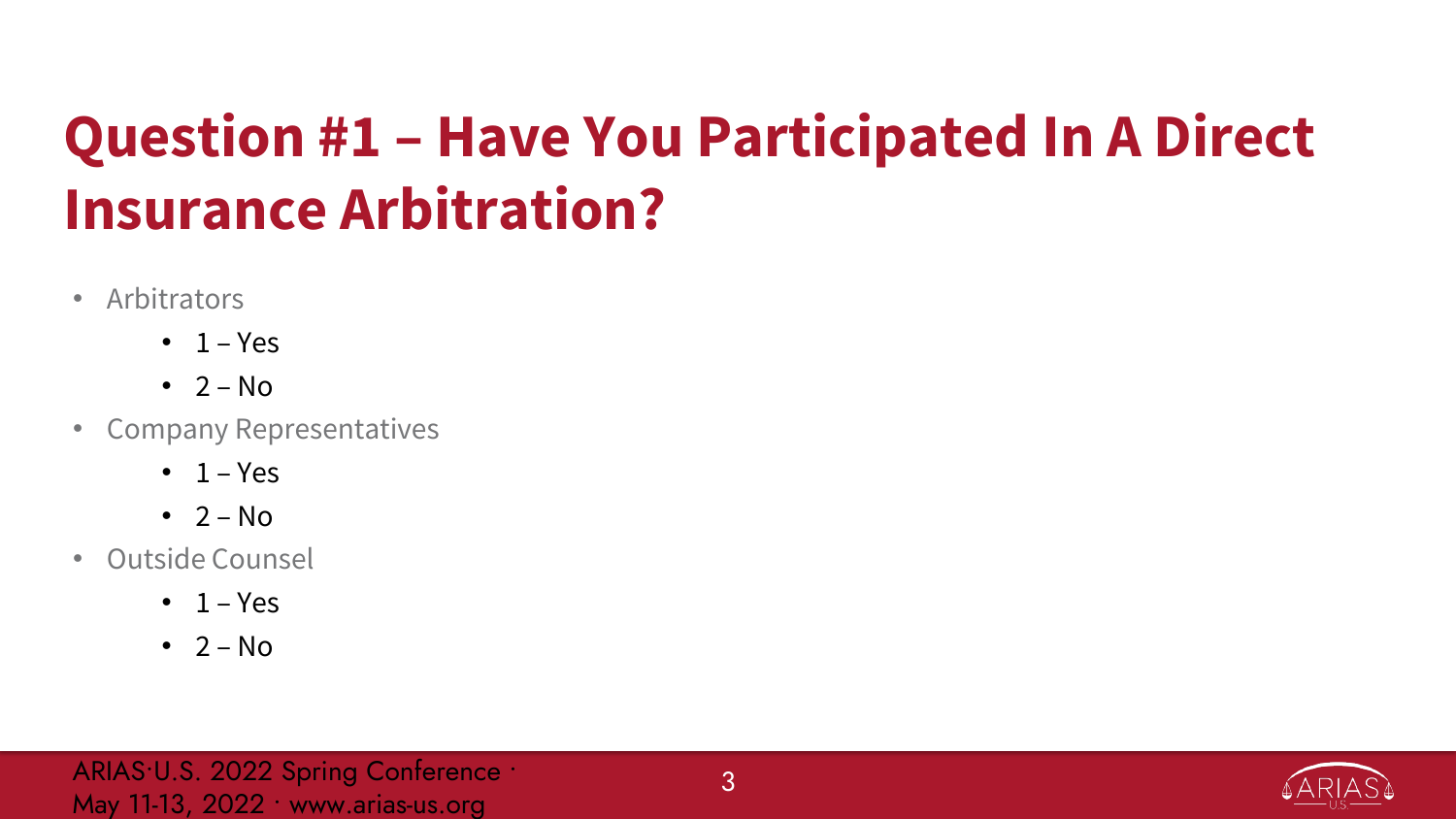### **The Parties**

Direct Insurance Arbitrations Involve More Parties, Sometimes With Less Experience:

- Risk Managers
- Policyholder Business Executives and Employees
- Captive Business Owners
- MGU/MGA/Brokers
- Multiple Carriers

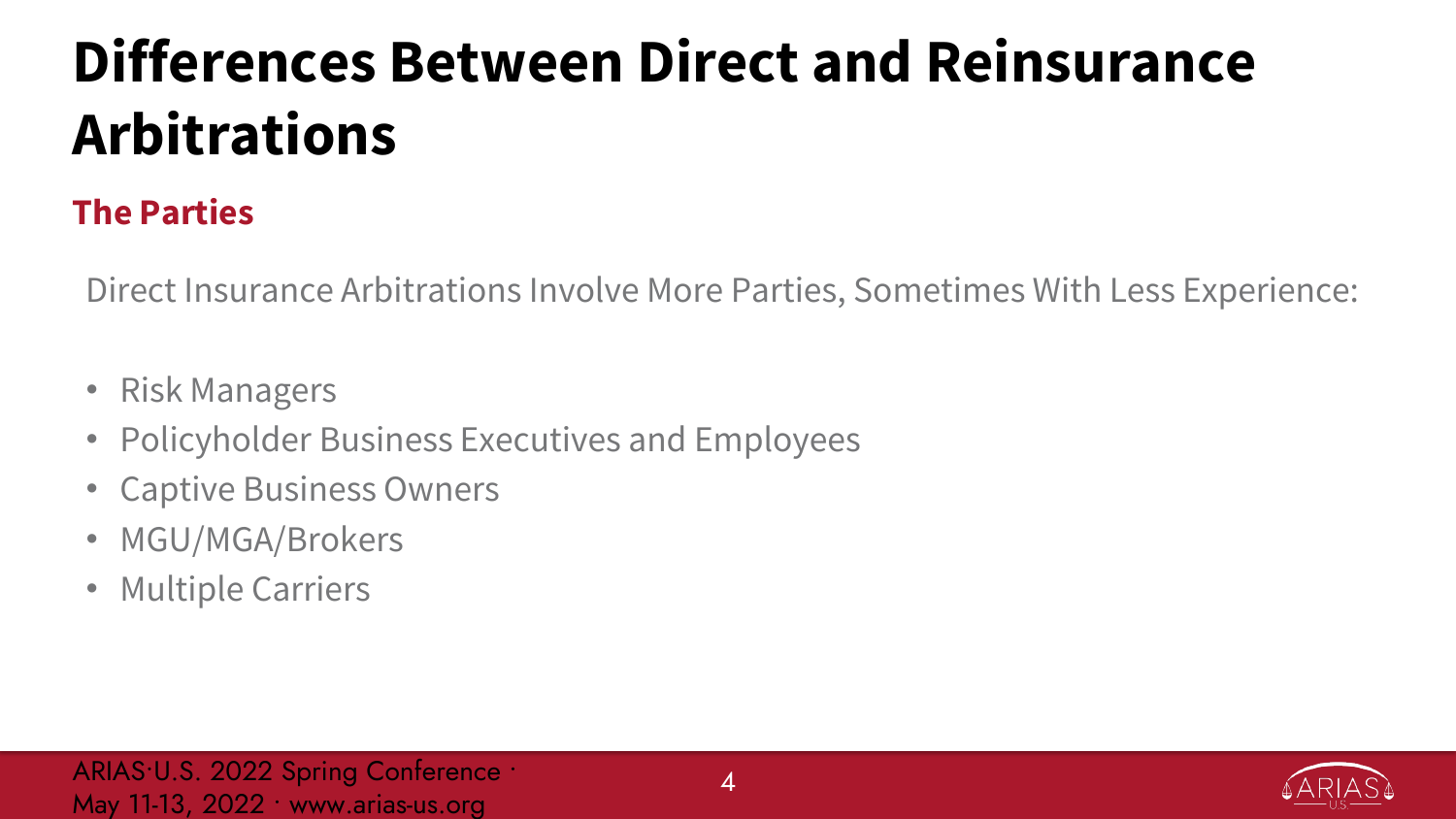### **The Nature of the Dispute**

Direct Insurance Arbitrations Can Involve A Broad Array Of Disputes:

- Claims Disputes
	- Choice of Law
	- Scope of the Arbitration / Arbitrability
	- Defense / Reasonableness of Legal Fees
	- Indemnity / Claim Value
- Contractual Disputes (MGA/MGU/Broker)
- Disputes Involving Prior Settlements

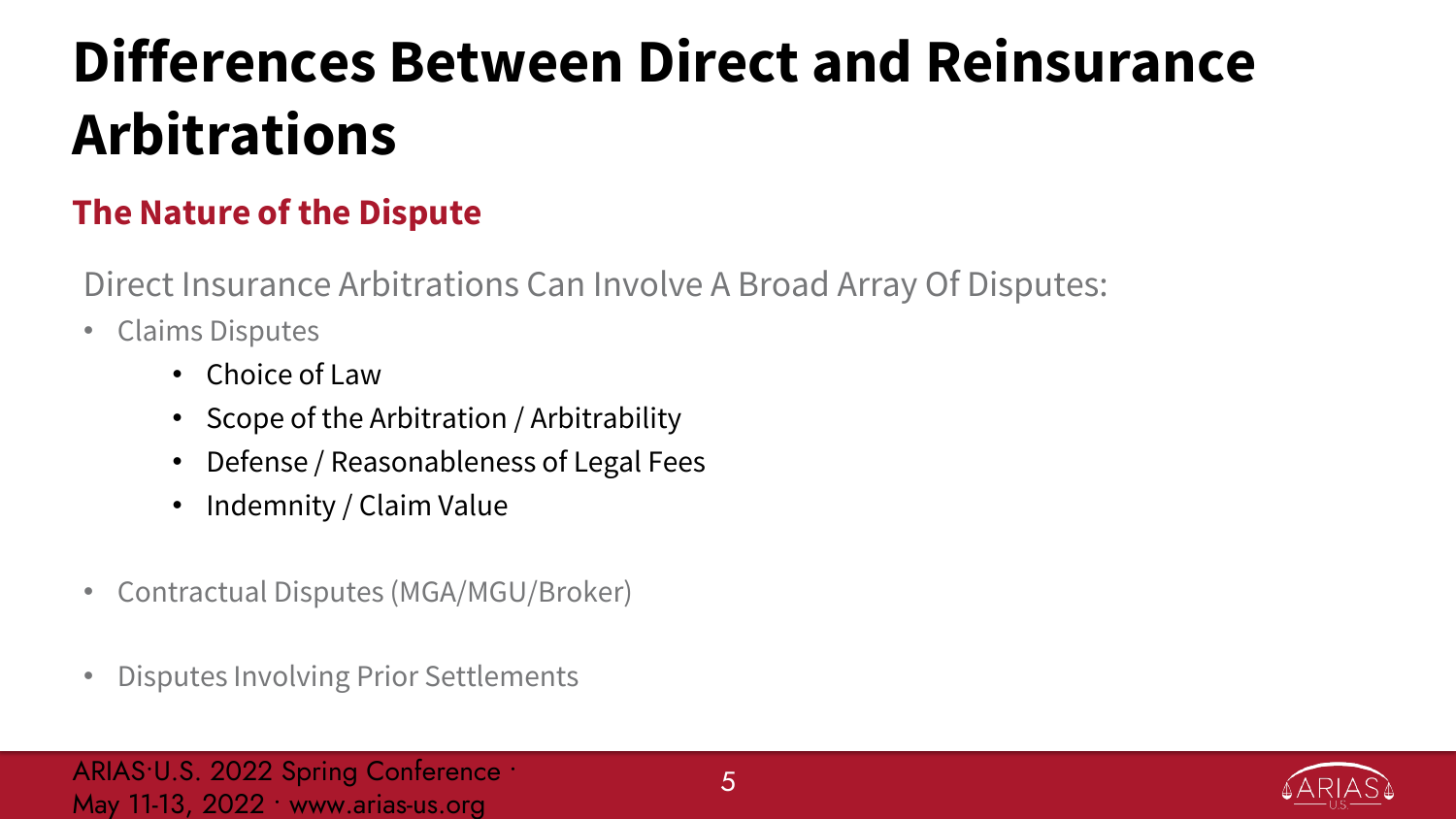## **Question #2 – If You Have Participated In A Direct Insurance Arbitration, Did The Entire Panel Have Insurance Company Experience?**

 $1 - Yes$ 

 $2 - No$ 

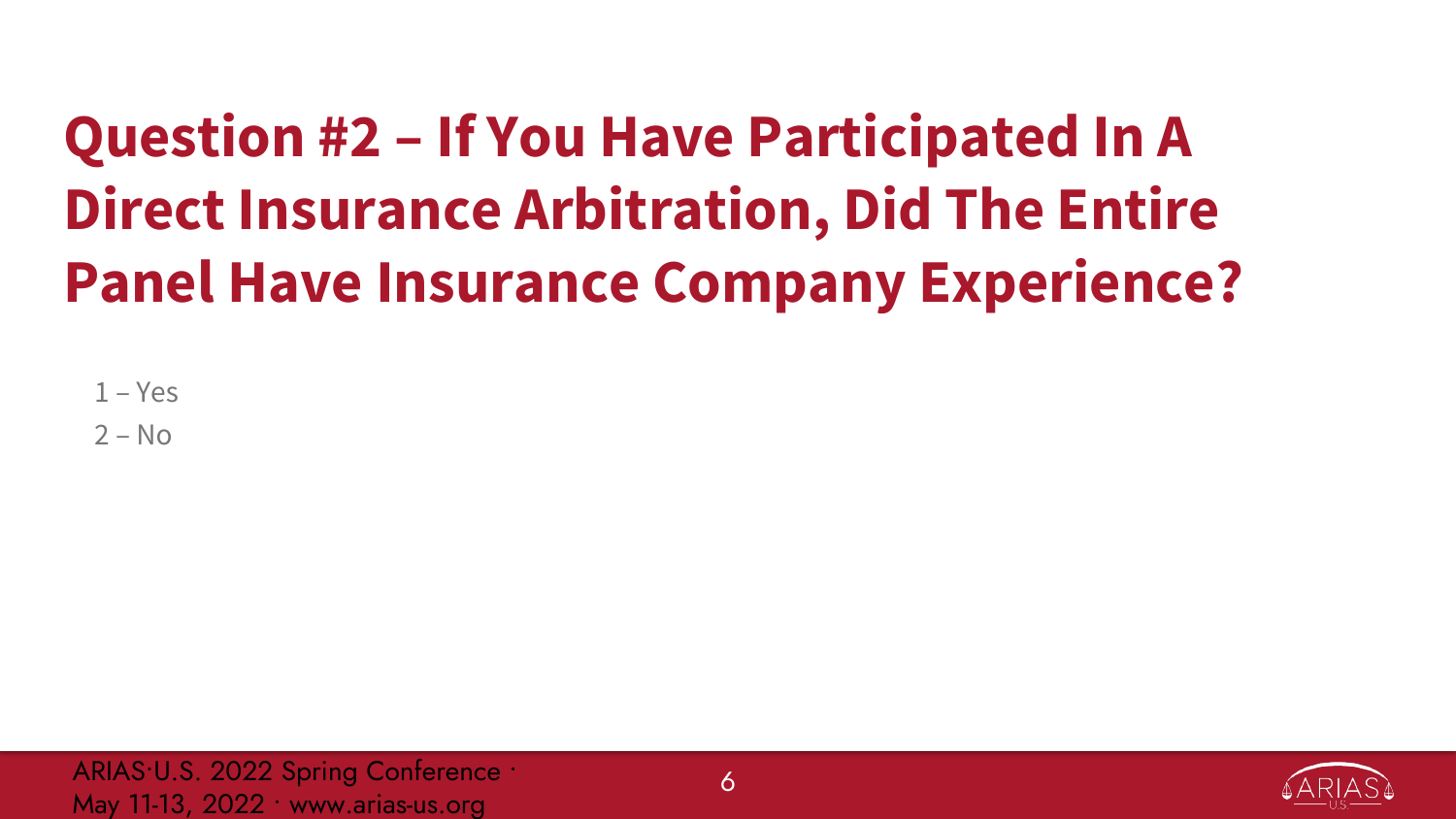## **Qualifications for Direct Insurance Arbitrations**

### **ARIAS Arbitrators Generally Will Qualify**

- Insurance policy arbitration clauses may or may not require insurance related experience for all members of the panel.
- But most insurance agreement arbitration provisions will contain qualification provisions that are broad enough to include ARIAS arbitrators
- Potential exceptions:
	- Clauses that require specific certification (e.g., AAA, JAMS, etc.)
	- Clauses that require specific industry experience (e.g., healthcare)
	- Clauses that require qualification by locality

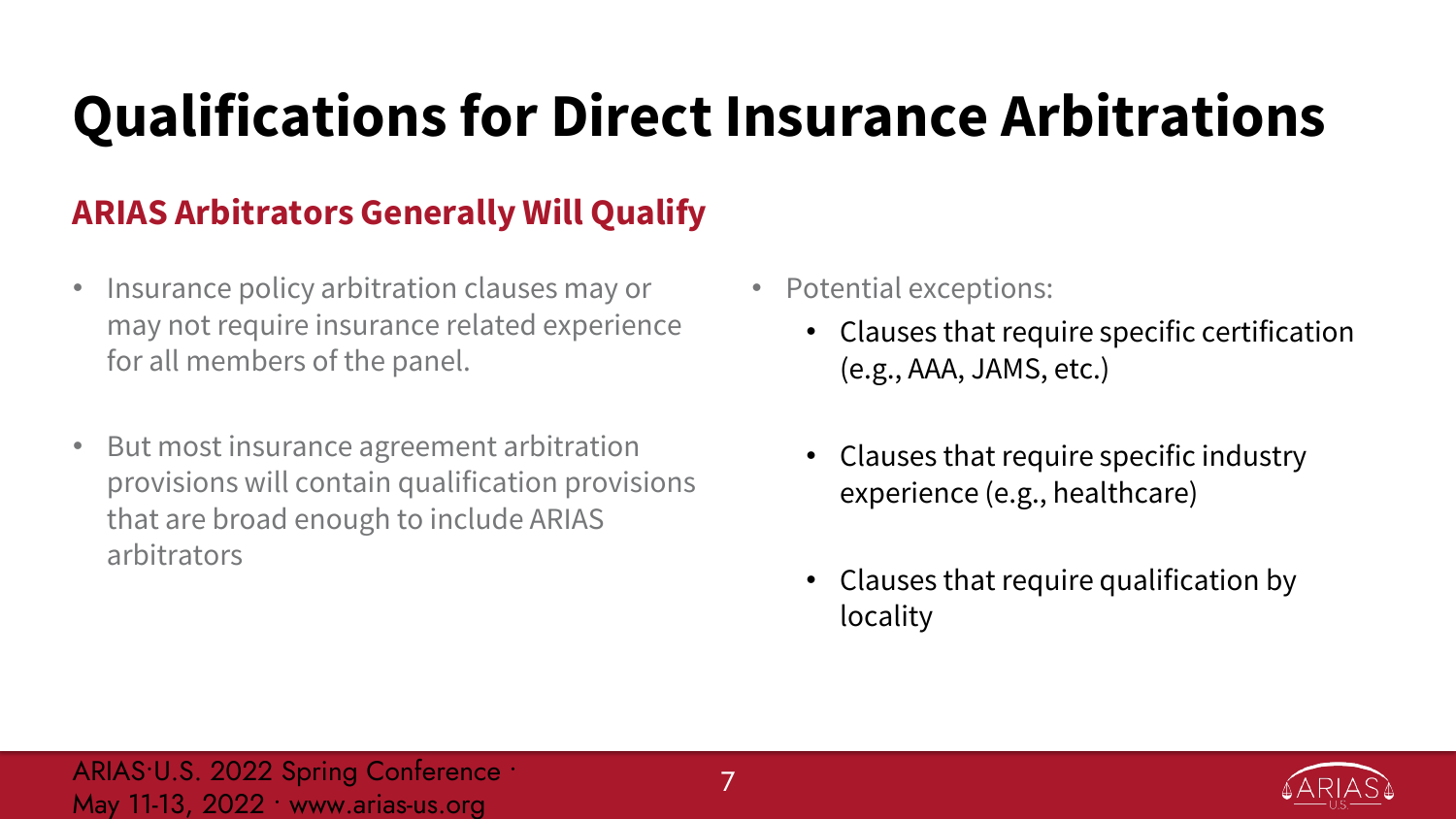## **Qualifications for Direct Insurance Arbitrations**

### **Sample Insurance Policy Arbitration Clauses**

#### **Example #1**

…

[T]he parties agree to submit their dispute to a confidential, binding arbitration held according to the JAMS Comprehensive Arbitration Rules & Procedures in effect as of June 1, 2021 (the "Rules") …Unless the parties consent in writing to a lesser number, the arbitration panel shall consist of three (3) arbitrators, the first to be appointed by the Educational Organization on behalf of the Insureds, the second to be appointed by us, and the third (the "Chairperson") to be appointed by the two (2) arbitrators so appointed. **The Chairperson shall either (1) have a minimum of 10 years' experience working in the insurance industry or (2) have handled a minimum of 5 insurancerelated arbitrations or trials.**

#### **Example #2**

All disputes and differences between the insured and the insurer which arise under or in connection with this policy will be referred to arbitration under ARIAS Arbitration Rules (U.K.).

The arbitration tribunal will consist of three arbitrators, one to be appointed by the insured, one to be appointed by the insurer and the third to be appointed by the two arbitrators. ...

The arbitrators will be persons (including those who have retired) with **not less than ten years' experience of insurance or reinsurance within the industry or as lawyers or other professional advisers serving the industry**.

*Source: Beazley Employment Practices Liability Module*



*Source: United Educators Insurance ELL Policy Form*

ARIAS•U.S. 2022 Spring Conference ∙ May 11-13, 2022 ∙ www.arias-us.org

…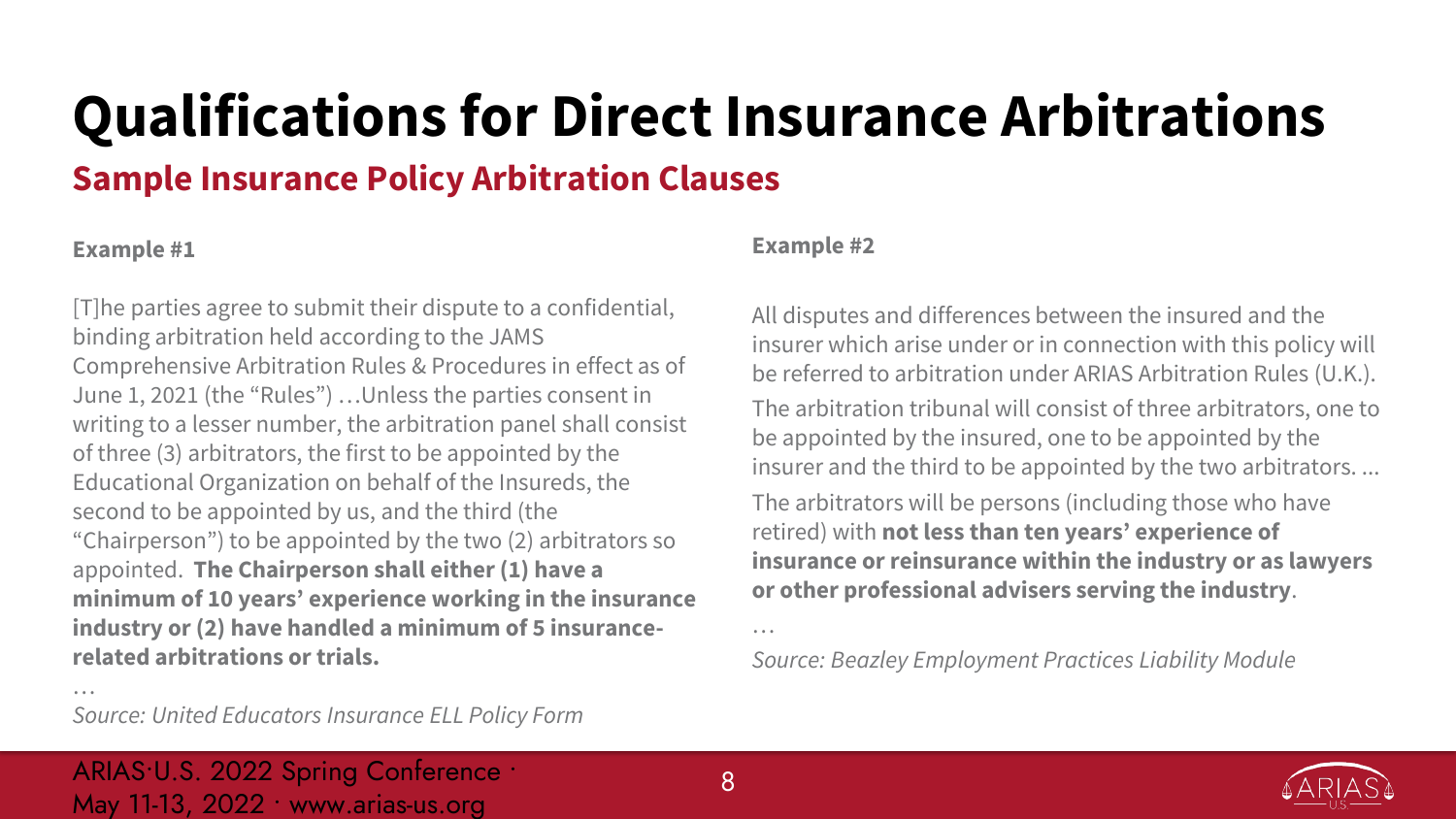## **Question #3 – If You Have Participated In Direct Insurance Arbitrations Who Have You Most Commonly Seen As Umpire?**

- 1 Judge / Former Judge
- 2 Risk Manager
- 3 Current or Former Insurance Professional
- 4 Non-Insurance Industry Professional
- 5 QC / Foreign Arbitrator
- 6 Other

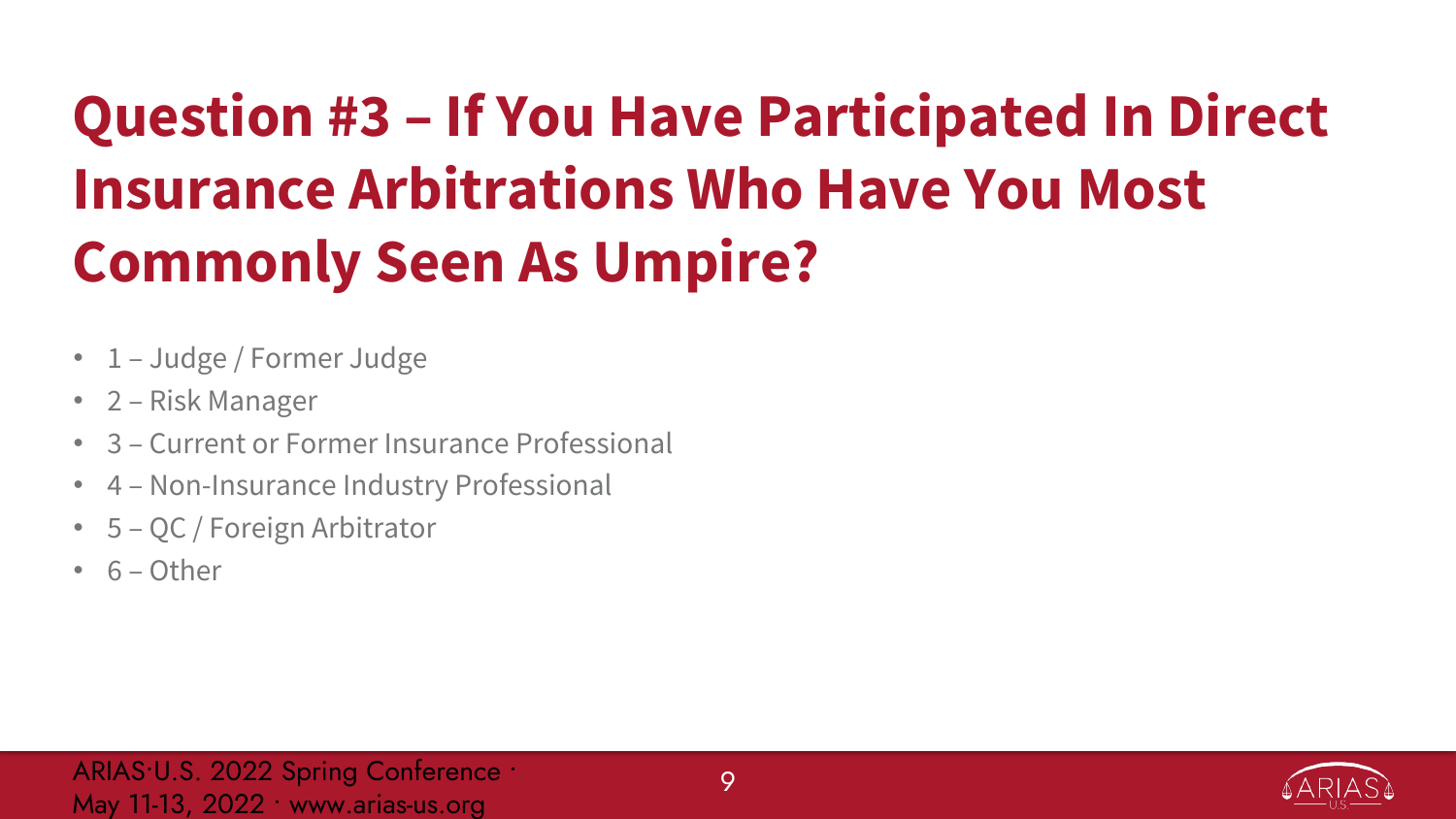### **The Arbitrators**

Direct Insurance Arbitration Panels Involve A Wider Array Of Arbitrators, Including:

- Judges/Former Judges
- Mediators / Non-Insurance Arbitrators
- Risk Managers
- Policyholder Counsel
- Industry (but Non-Insurance) Professionals
- QCs / Foreign Arbitrator
- Arbitrators With Connections to the Insured

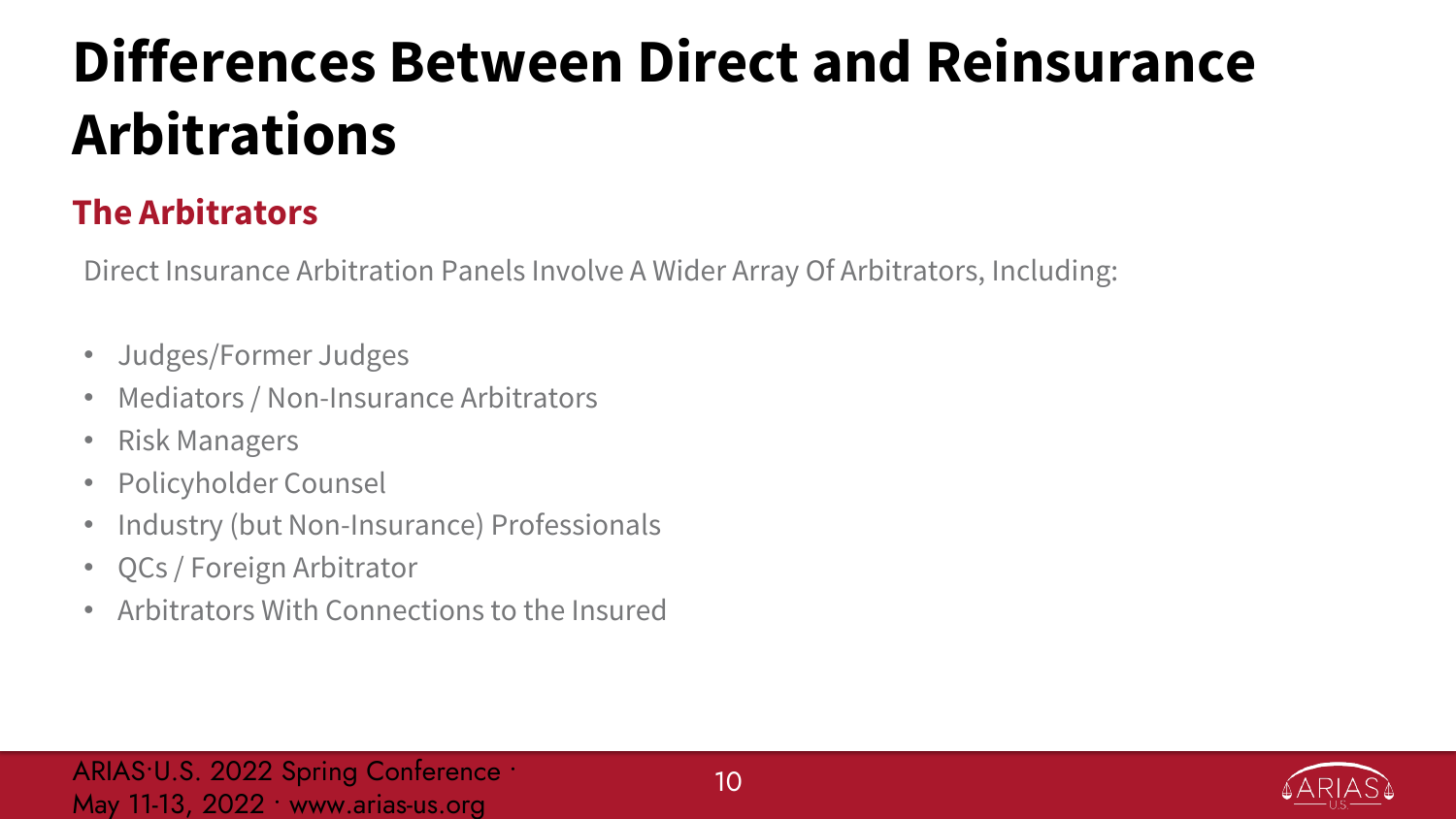### **Arbitrator Selection**

- AAA
	- If the arbitration clause specifies a selection method, it "shall be followed." *See* AAA R-13(a).
	- Selection from AAA list based on "National Roster" may be necessary. *See* AAA R-13(a).
	- AAA may appoint arbitrator if selection not made within required period. *See* AAA R-13(b).
	- If the arbitration clause does not specify the number of arbitrators, the default is a single arbitrator. *See* AAA R-16(a).
	- A party may request a tripartite panel and AAA exercises discretion. *See* AAA R-16(a).
- ARIAS
	- Default is three arbitrators, one appointed by each party and the third appointed by the two party-appointed arbitrators. *See* ARIAS Rule 6.1.
- JAMS
	- Default is single arbitrator, unless all parties agree otherwise. *See* JAMS Rule 7(a).
	- Where parties agree to tripartite arbitration, the parties shall agree on the Chairperson but in the absence of agreement, JAMS will designate. *See* JAMS Rule 7(b).

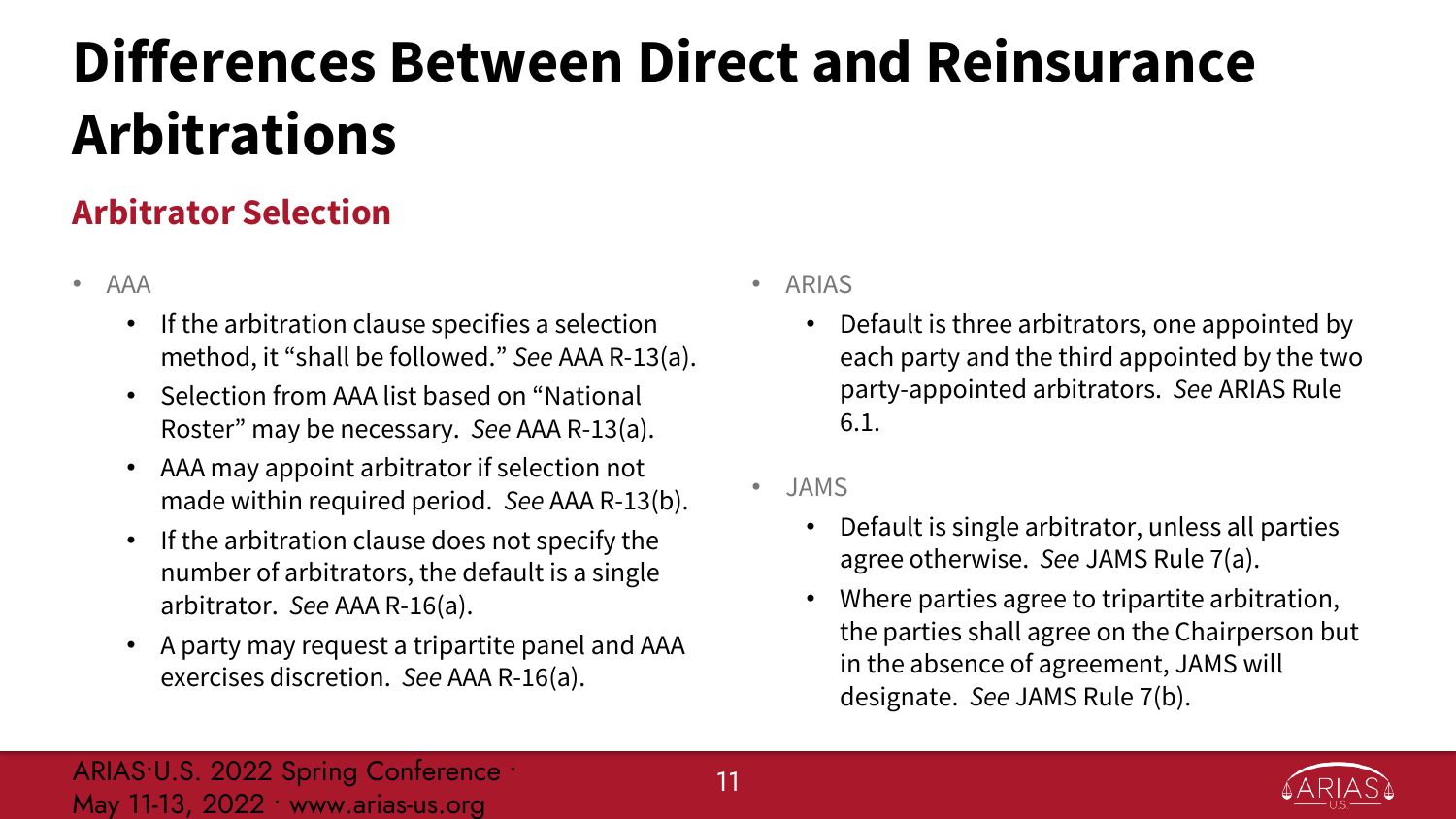## **Question #4 – If You Have Participated In Direct Insurance Arbitrations Was The Arbitrator or Entire Panel Neutral?**

- 1 YES, ALWAYS
- 2 SOMETIMES
- $\cdot$  3 NEVER

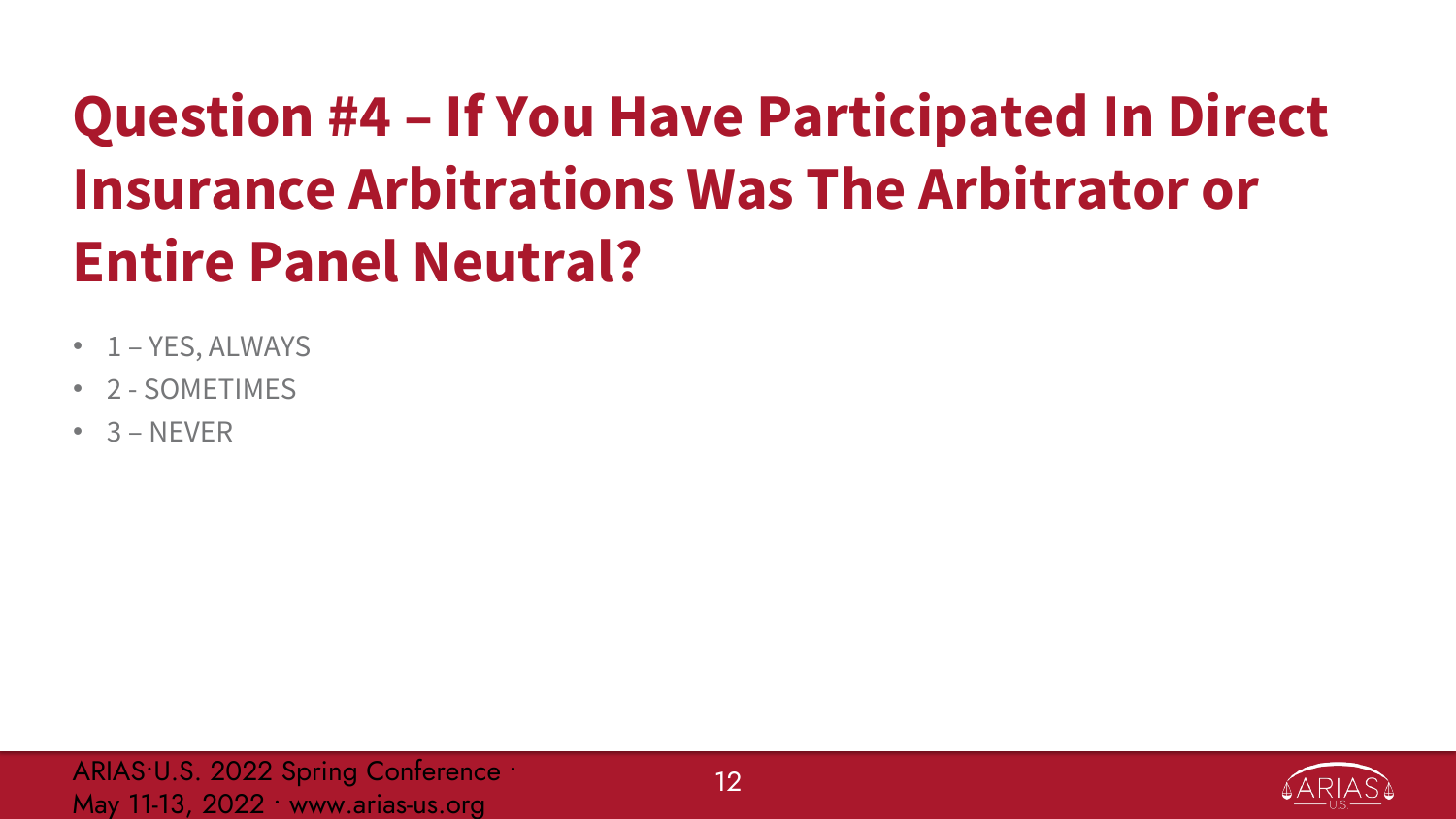### **Neutrality Is The Default In Direct Insurance Arbitrations**

- AAA
	- Arbitrators shall be "impartial and independent, unless parties agree in writing that party-appointed arbitrators may be nonneutral. AAA R-18(a)-(b).
	- Unless otherwise agreed in writing, no *ex parte*  communications with arbitrator or candidate other than pre-proceeding discussion of "general nature" of dispute and qualifications or potential umpire candidates, with AAA explicitly preferring this approach. AAA R-19.
	- AAA decides disqualification challenges. AAA R- $18(c)$ .
- ARIAS
	- Default is "Disinterested" but not "Neutral" party arbitrators. Umpire is "Neutral." ARIAS Rule 6.1.
	- *Ex parte* contact with party arbitrators permitted per agreed protocol. ARIAS Rule 10.7.
- JAMS
	- Default is single neutral and independent arbitrator, unless all parties agree otherwise. *See* JAMS Rule 7(a).
	- No *ex parte* contact with neutral or non-neutral except to secure services, unless, for nonneutrals only, otherwise agreed. JAMS Rule 14.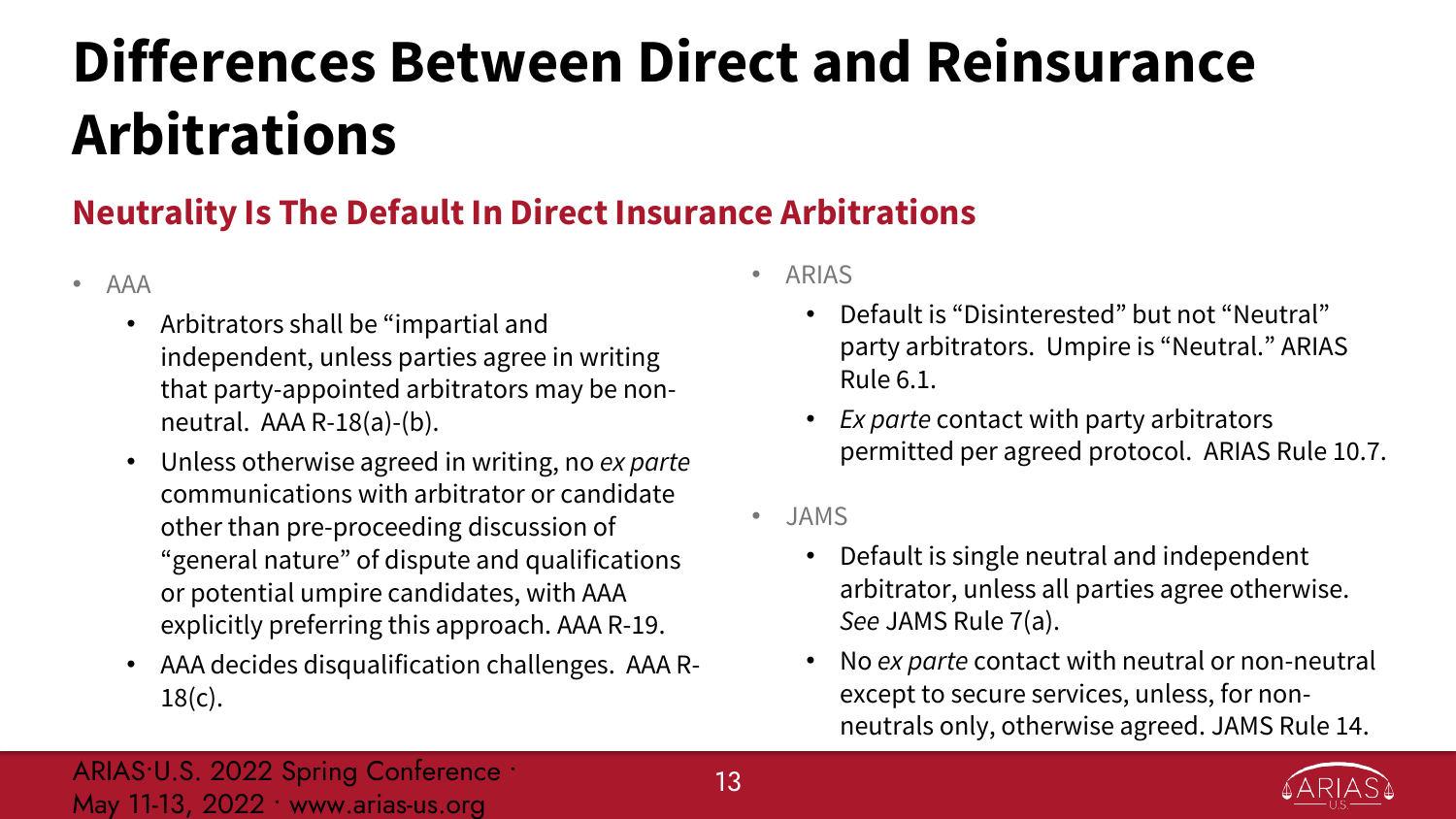## **Question #5 – If You Have Participated In A Direct Insurance Arbitration Was It More Or Less Efficient Than A Reinsurance Arbitration?**

- 1 DEFINITELY MORE EFFICIENT
- 2 SOMEWHAT MORE EFFICIENT
- 3 ABOUT THE SAME
- 4 SOMEWHAT LESS EFFICIENT
- 5 DEFINITELY LESS EFFICIENT

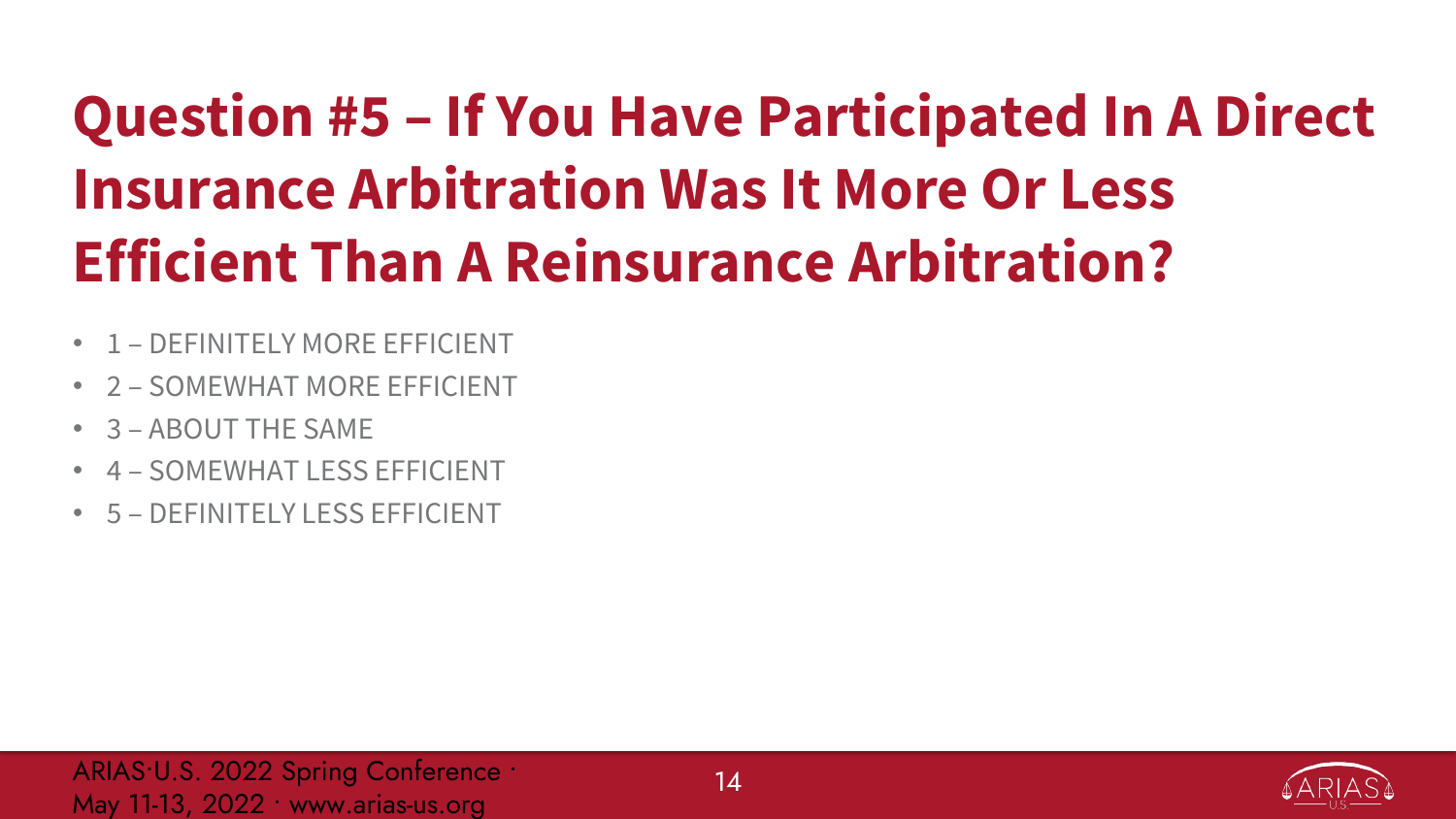### **Discovery Generally Is More Limited**

Document Discovery In Direct Insurance Arbitrations

- Not always a right to discovery
- General practice is for limited document discovery depending on size and complexity of dispute
- Written discovery is exchanged and motions to compel do happen

#### Depositions Are Less Numerous

• Depending on size of dispute, parties often agree on a limited number of depositions with hours limits

- AAA
	- Depositions are for "exceptional cases" "upon good cause shown" AAA L-3(f).
- ARIAS
	- Panel may authorize discovery and depositions "as is reasonably necessary" ARIAS Rule 11.3.
- JAMS
	- Default is one deposition, unless size of dispute permits three. JAMS Rule 17(b) & Protocols.
	- Additional depositions are at arbitrator discretion. JAMS Rule 17(b).

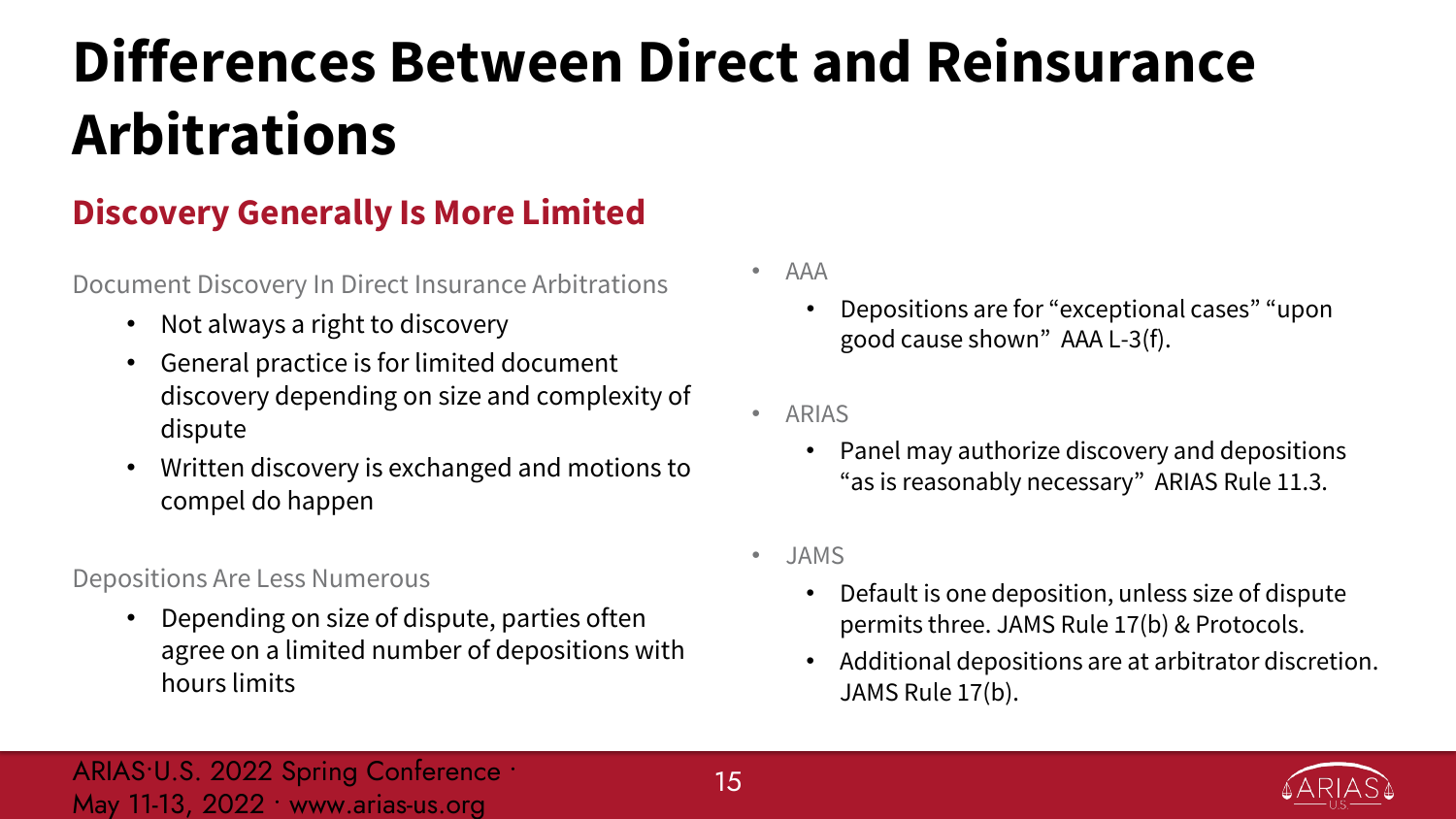### **Direct Insurance Arbitrations Typically Focus on the Contract and the Law**

#### No Honorable Engagement Language

• Arbitration clauses in direct insurance policies generally will not contain honorable engagement language Often they require an "even handed" interpretation of the contract, without bias in either party's favor

#### No Duty of Utmost Good Faith

- There is no duty of utmost good faith, nor can it be implied
- Fairness is not a focus of the arbitration panel

#### Relationship vs. Contract

- In reinsurance arbitrations, the relationship between the parties and their historical dealings can be as important as the words of the contract
- In direct insurance arbitrations, the contract controls

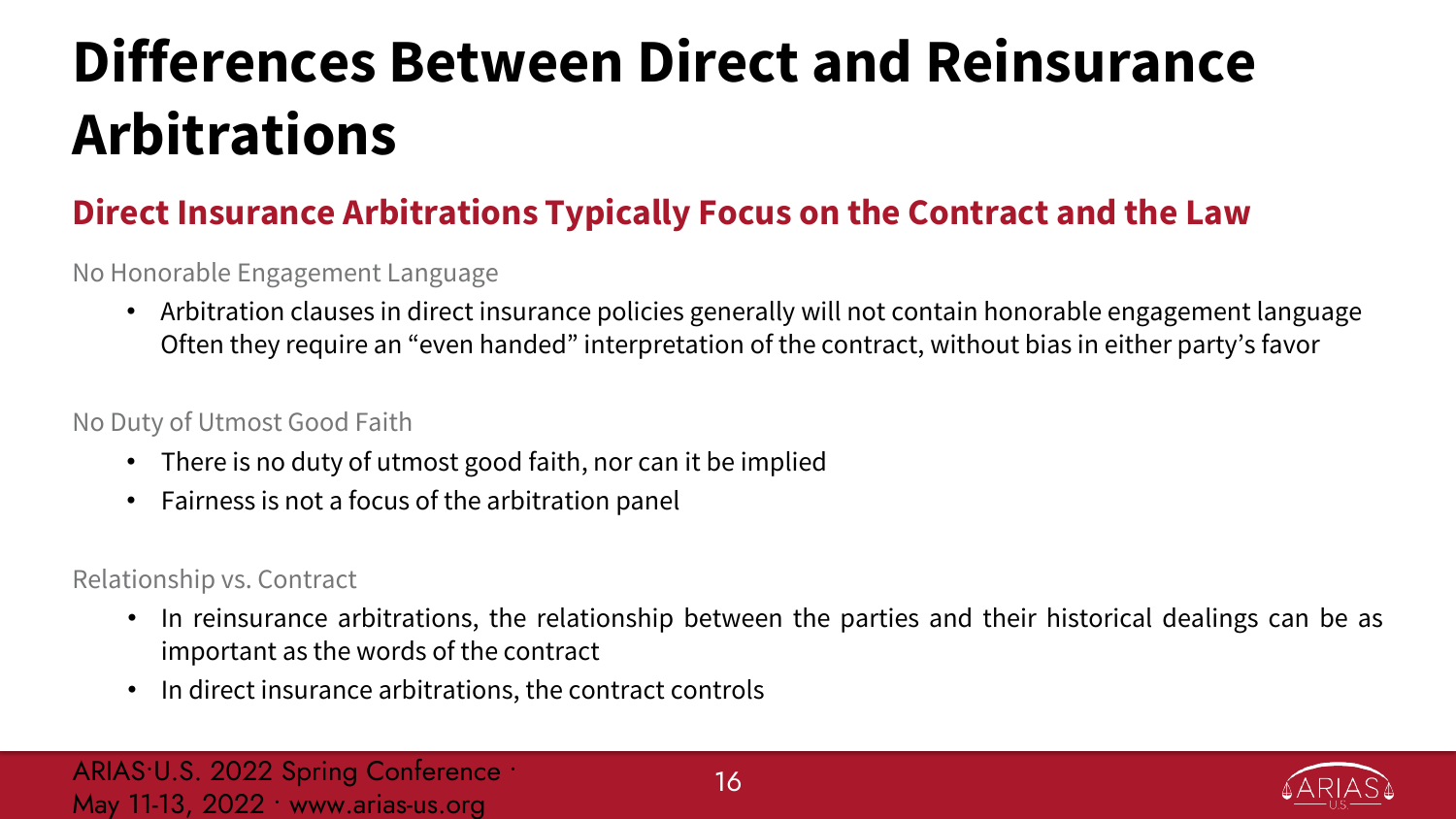### **Direct Insurance Arbitrations Typically Focus on the Contract and the Law**

#### **Reinsurance Arbitrations**

- Contracts are individually negotiated
- No pre-existing body of law that governs interpretation of contract terms
- Honorable engagement relieves the panel from strictly applying the law
- Panel focuses on business implications of reinsurance transaction

#### **Direct Insurance Arbitrations**

- Policies generally based on a form
- Contracts contain a choice of law clause
- Substantial body of case law and precedent regarding interpretation and application of contractual terms
- Panel is obligated to follow the contract and law

#### ARIAS•U.S. 2022 Spring Conference ∙ May 11-13, 2022 ∙ www.arias-us.org

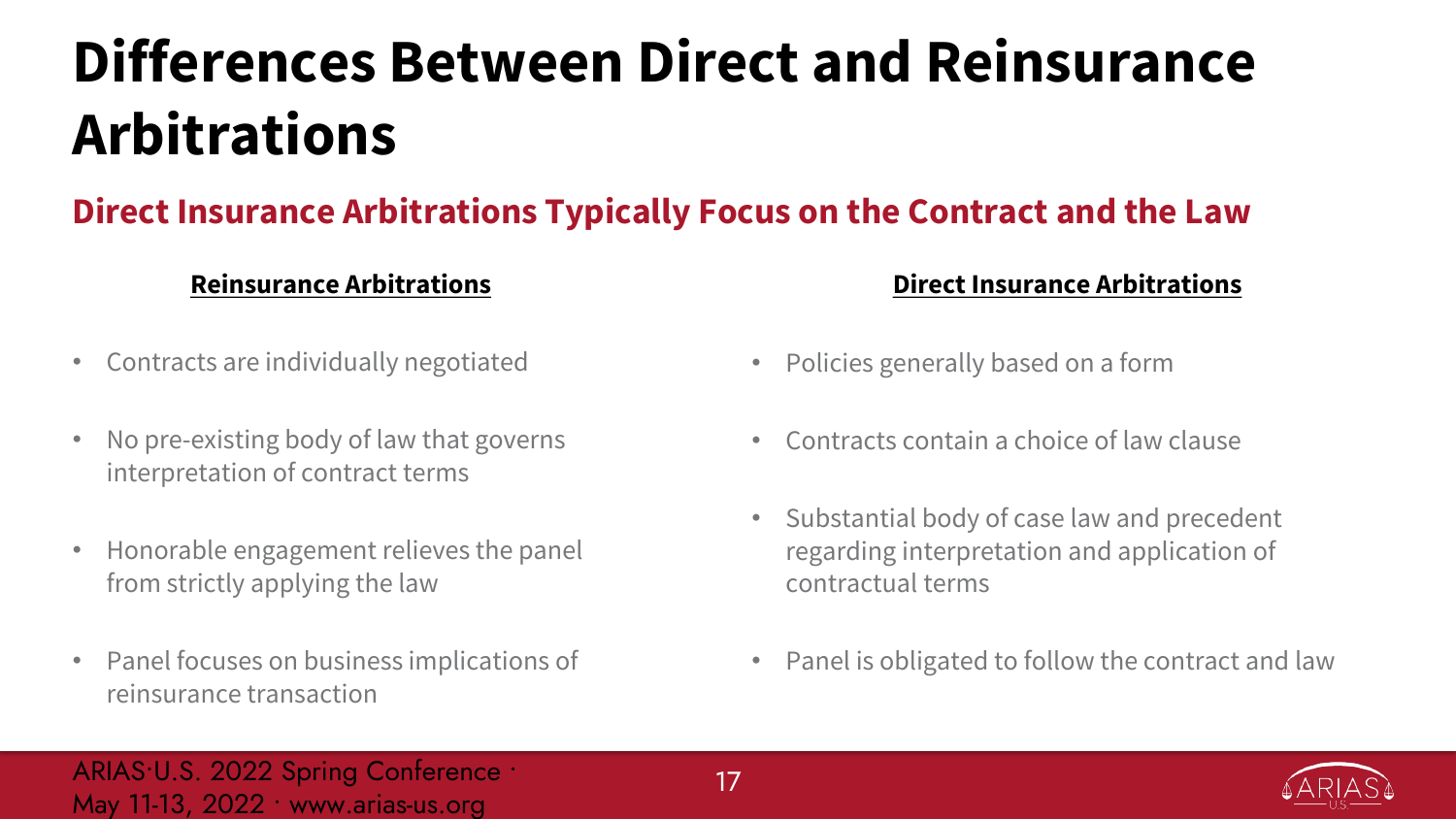## **Question #6 – If You Have Participated In A Direct Insurance Arbitration Was Summary Disposition Granted?**

- 1 ALL CLAIMS RESOLVED ON SD MOTION
- 2 CERTAIN CLAIMS/ISSUES RESOLVED ON SD MOTION
- 3 NOTHING RESOLVED ON SD MOTION
- 4 SD MOTION WAS NOT FILED

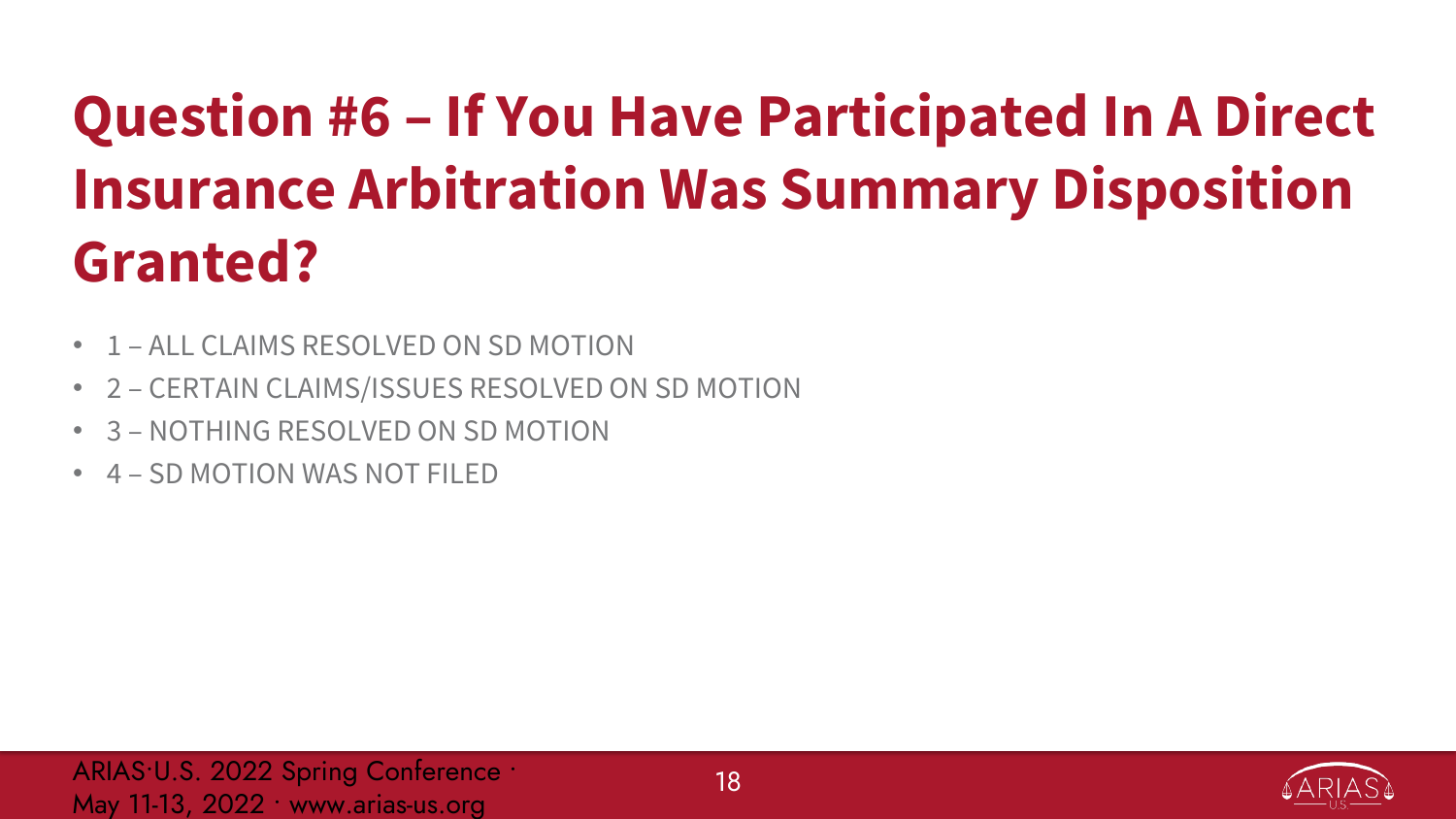### **Summary Disposition Is More Accepted in Direct Insurance Arbitrations**

- ARIAS
	- Rules reference dispositive motions as a scheduling issue. ARIAS Rule 10.7.
	- Summary disposition is seen as occurring rarely in reinsurance arbitrations
- AAA
	- "The arbitrator may allow the filing and make rulings upon a dispositive motion only if the arbitrator determines that the moving party has shown that the motion is likely to succeed and dispose of or narrow the issues in the case." AAA R-33.
- JAMS
	- Arbitrator may permit a motion for summary disposition "of a particular claim or issue" by agreement or upon request if the requesting party "has shown that the proposed motion is likely to succeed and dispose of or narrow the issues in the case." JAMS Rule 18.
	- Dispositive motions can "enhance the efficiency of the arbitration process if directed to discrete legal issues such as statute of limitations or defenses based on clear contractual provisions." JAMS Arbitration Discovery Protocols.

#### ARIAS•U.S. 2022 Spring Conference ∙ May 11-13, 2022 ∙ www.arias-us.org

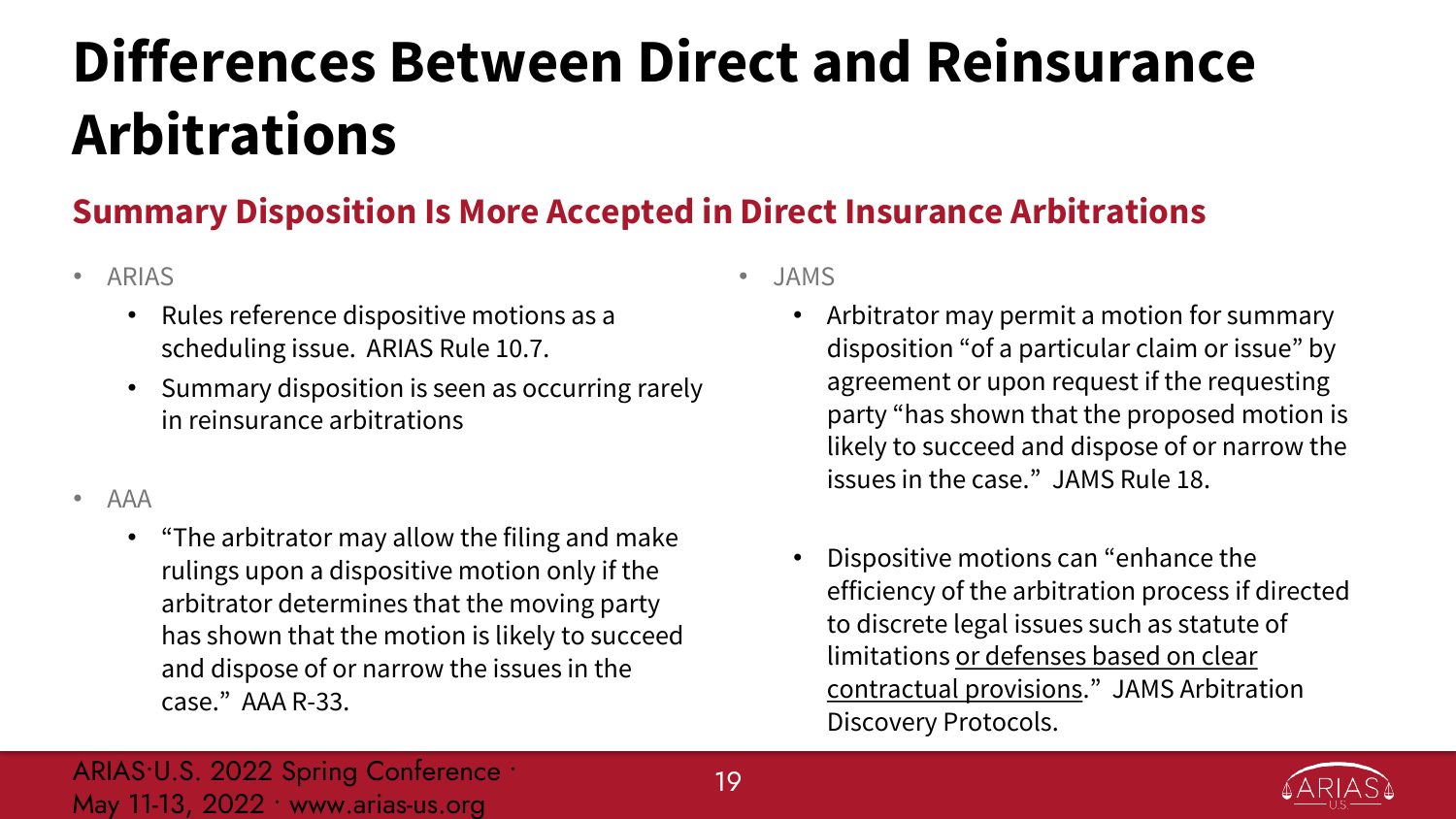### **Summary Disposition Is More Accepted in Direct Insurance Arbitrations**

#### Reasons for Greater Use of Summary Disposition

- Direct insurance disputes generally turn on discrete legal issues like the interpretation of a contractual term
- The pre-existing, public body of insurance law means that parties have forewarning about court interpretation and application of common provisions
- In the context of third-party insurance, the parties may have a record from the underlying lawsuit, reducing any factual dispute
- Arbitrator or panel selection and neutrality also may have impact

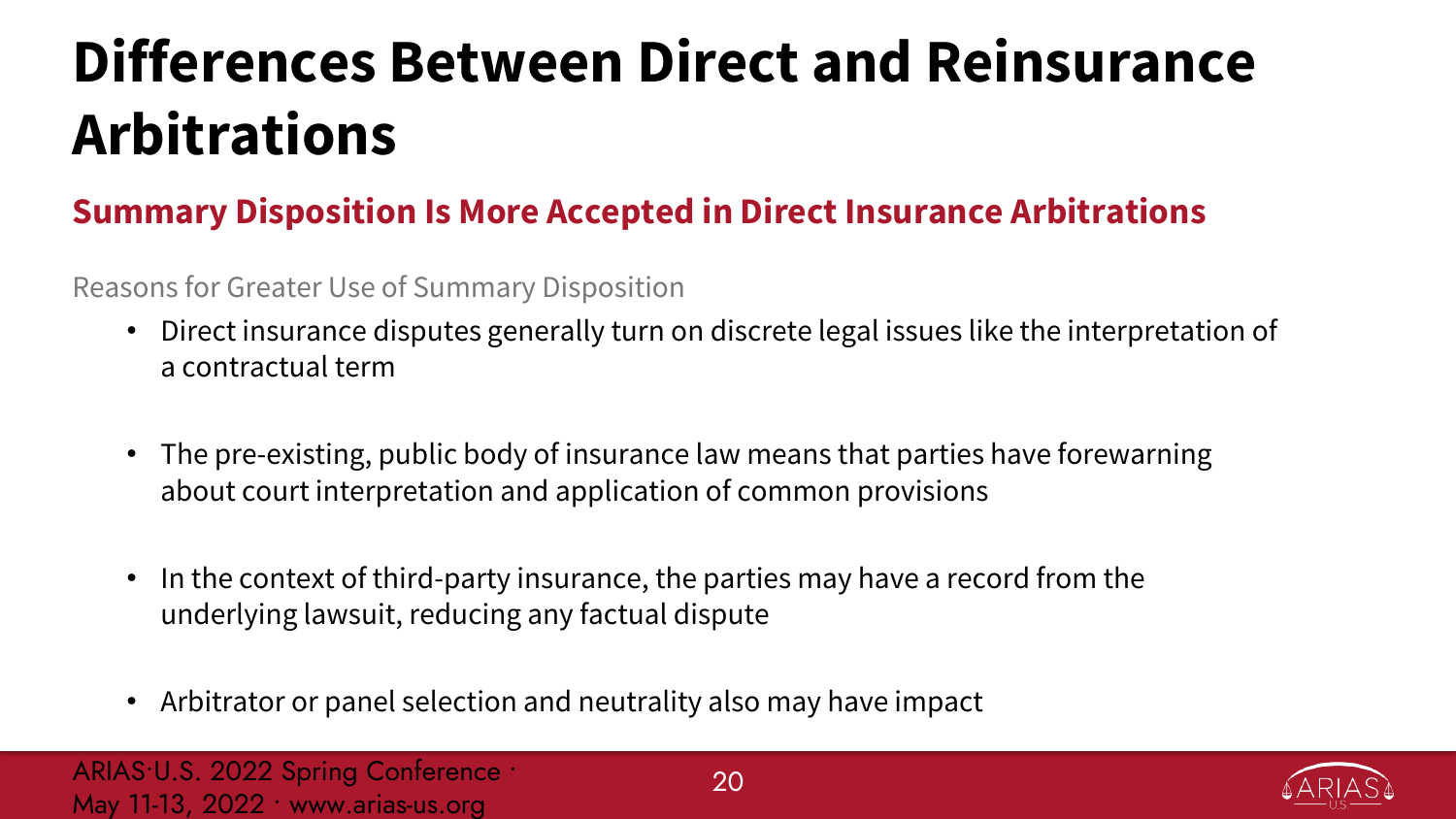## **Question #7 – If You Have Participated In Direct Insurance Arbitrations Was The Presentation of Direct Witness Testimony Live Or Through Witness Statements?**

- 1 ALWAYS LIVE
- $\cdot$  2 MIXED
- 3 ALWAYS WITNESS STATEMENTS

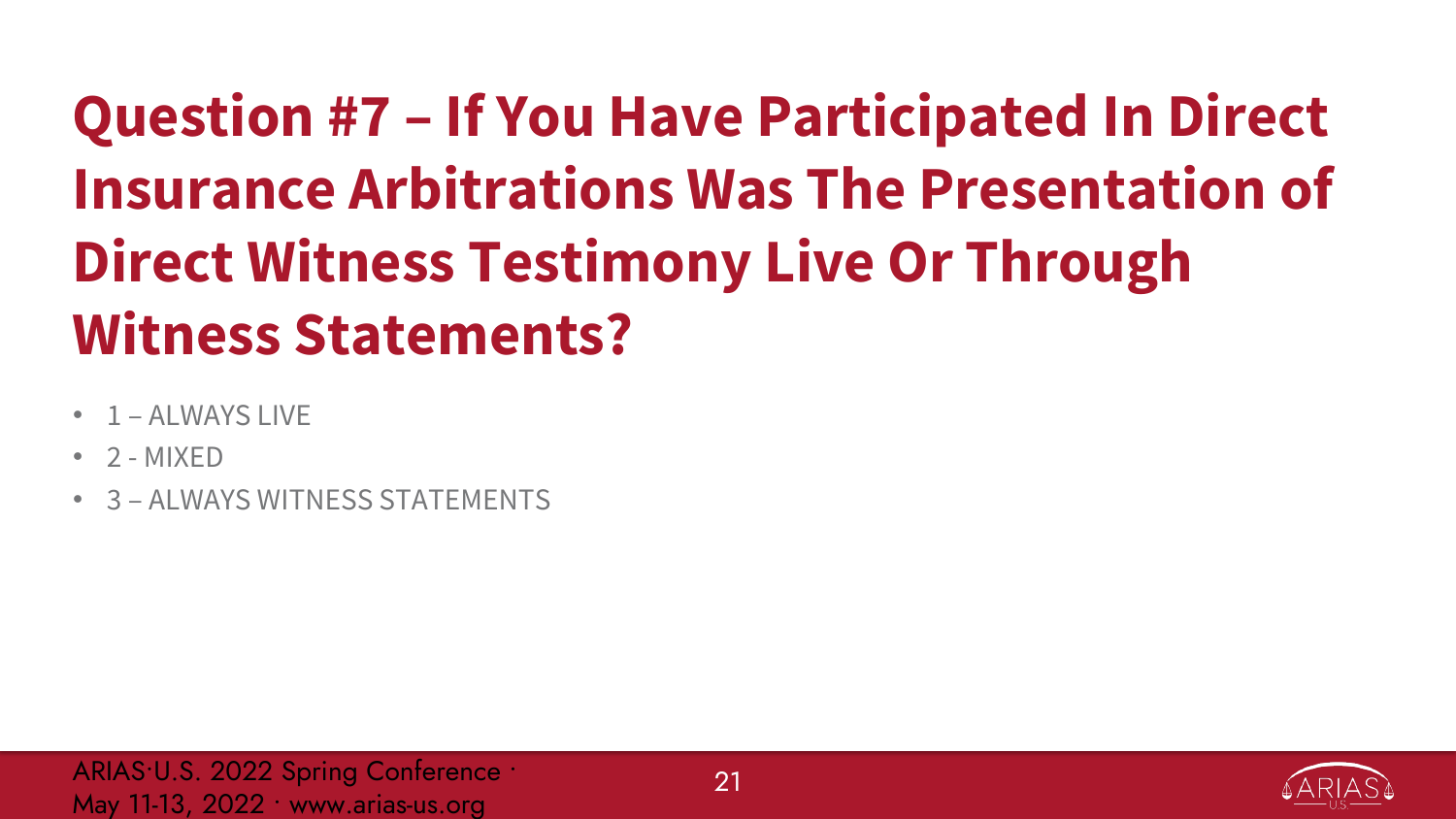### **Streamlined Presentation of Evidence Is Common**

#### Testimonial Evidence

• For efficiency, it is common for direct witness evidence to be presented through witness statements instead of testimony

#### Cross-Examination

• Cross-examination, including panel/arbitrator questions, is conducted live

#### Court Reporter Must Be Agreed

• Default is not to have a court reporter

- AAA
	- The arbitrator shall take steps to "avoid delay" and "achieve a fair, speedy, and cost-effective resolution" AAA L-3(a).
- ARIAS
	- The parties and panel to determine appropriate discovery and hearing protocols, which would permit direct testimony via witness statements, but it is not common.

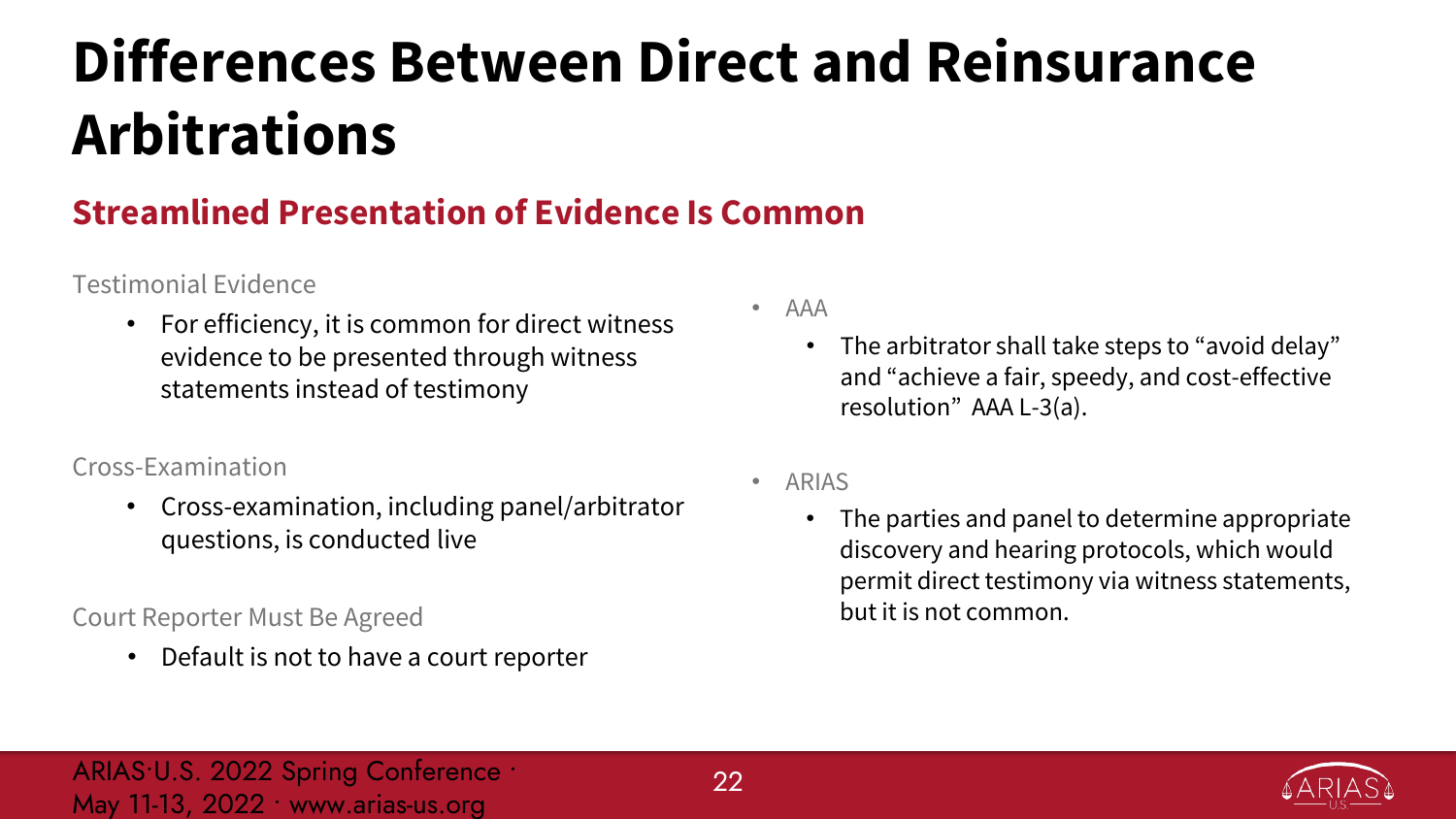### **It's Not All Different!**

As With Reinsurance Arbitrations, Confidentiality Is The Default

Discovery Can Be Extensive

• For large dollar or complex disputes, the discovery issues can be even more extensive than the typical reinsurance arbitration

Insurance Experience Is Important

- As in reinsurance arbitrations, industry experience is important
	- Important in arbitrators
	- Important in experts
	- Important in counsel